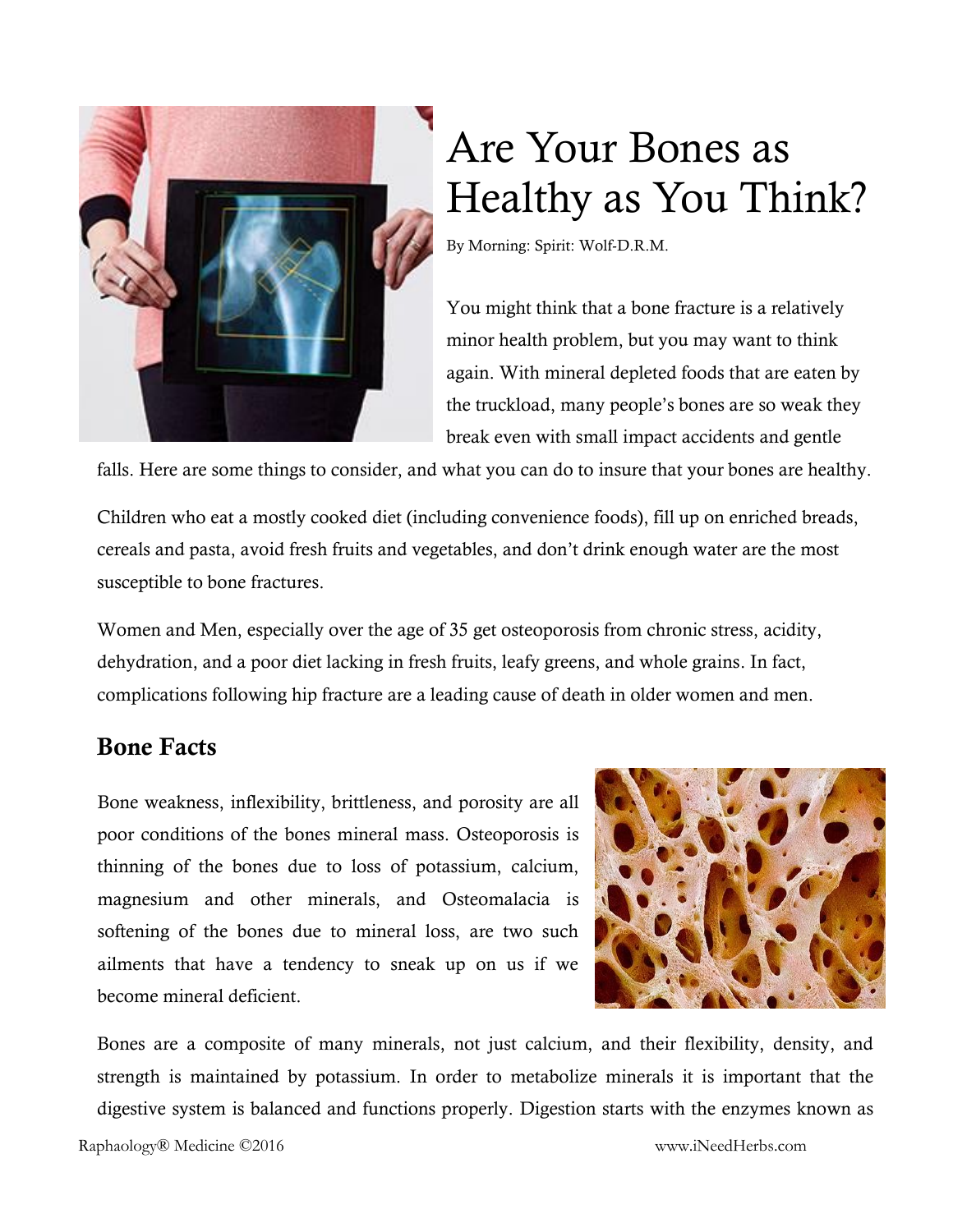carbohydrates (simple sugars), especially those found in fresh fruit and ends with essential fatty acids, especially those found in avocados and extra virgin olive oil, which facilitate the utilization of minerals into bone cells.

Calcium, the hardest of all minerals is needed for strong bones and because of that, we may think that solving bone weaknesses is to supplement with calcium. This would be a correct response if we didn't forget one thing: our body's ability to absorb and utilize the type of calcium ingested.

Supplementing with inorganic calcium (i.e. Rx and most over-the-counter shell, bone, and coral types) when the body is not able to absorb it from the intestinal tracts becomes a burden, not a help. The hardness of the mineral calcium, which if not absorbed, will remain in the body, and its excess may cause fatty tumors, calcify arteries, cause brittle bones, produce stomach acidity and gall bladder and kidney stones.

An important factor in our ability to absorb this mineral is the amount of time our skin is exposed to the sun, without the interference of sun block. When the rays of the sun, especially ultra-violet rays, hit the skin cholesterol contained in the muscles layers converts it into vitamin D, whose main effect is to increase calcium supply in the blood by increasing absorption of the mineral through the intestinal wall. The calcium is then deposited into the bones as the blood passes through them, making the bones denser and stronger. This same process is true for potassium which is essential for making bones flexible, non-porous, and strong.

Both calcium and vitamin D are dissolved in fats before they are absorbed into the blood stream. Therefore, eating a fat free diet, using low quality fats, or having problems digesting fats can lead to calcium and vitamin D deficiencies. The best quality fats are health promoting oils, such as extra virgin olive oil, and cold pressed and first cold pressings of sunflower oil, safflower oil, avocado oil, coconut, flaxseed oil and grape seed oil. Good quality oil contains enzymes that aid in the digestion of fat, which increases the absorption of both calcium and vitamin D from the food.

## Mineral Rich Foods

Calcium is richly supplied in almost all nature's food, especially spinach, kale, arugula, broccoli,

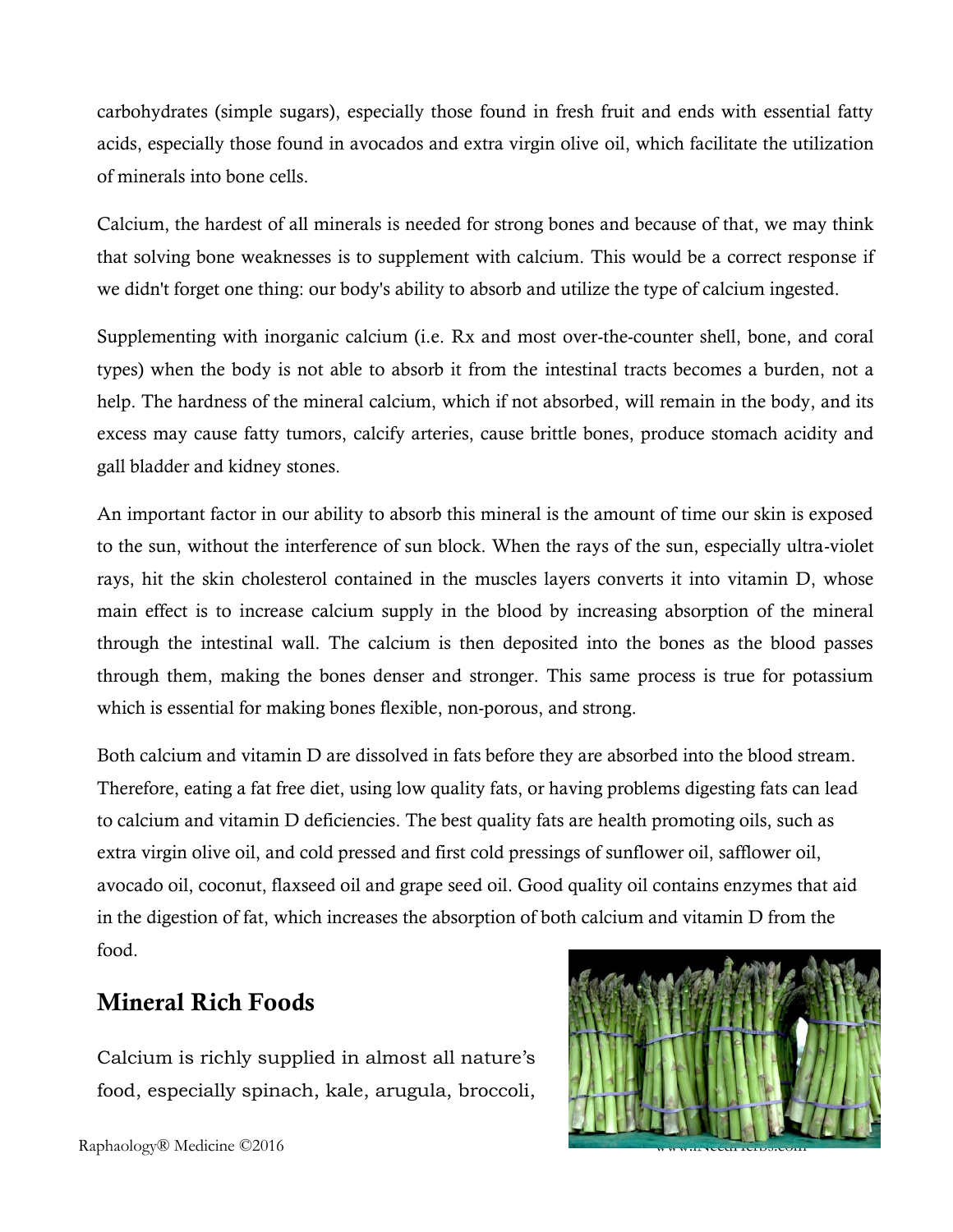asparagus, figs, almonds, watercress, sesame seeds, and goat's milk, cheese, and yogurt, unless you are eating food whose enzymes are destroyed, the need to supplement with calcium is almost totally unnecessary. Calcium from cow's milk and cheese is completely indigestible; as is the milk protein, so try goat and sheep milk products instead. Plant based milk, such as almond, coconut, and brown rice milk all carry huge amounts of non-dairy calcium that is usable. If calcium supplementation is necessary (i.e. some medications block calcium absorption) be sure to use calcium supplements that are from a whole food sources. Peak Frequency Plant Therapy's **Nettles-Iron & Calcium** is loaded with concentrated whole food calcium that is readily absorbable.

Some foods that are high in natural and easy to digest potassium are apricots; sun ripened bananas, red potatoes, almonds, dates, peaches, plums, broccoli, kidney beans, whole wheat, and barley. Peak Frequency Plant Therapy's **B-Complex with Potassium** is loaded with all the B-Complex vitamins plus the proper



ratios of Potassium for concentrated absorption of Potassium into bones.

Try the DIY **Bone Density Therapy** included in the newsletter with this article

## How to Insure that your Bone Density Test is Accurate

Make sure you are positioned properly during the scan. Bone density is measured with a type of scan that uses technology known as dual-energy X-ray absorptiometry (DXA). For details on the test, see below.

It's an accurate test—when it's performed correctly. One of the most common errors is improper positioning when checking the bone density of the hip. During this part of the test, your technician should use a small device that fits between your feet to cause a 15- to 20-degree internal hip rotation.